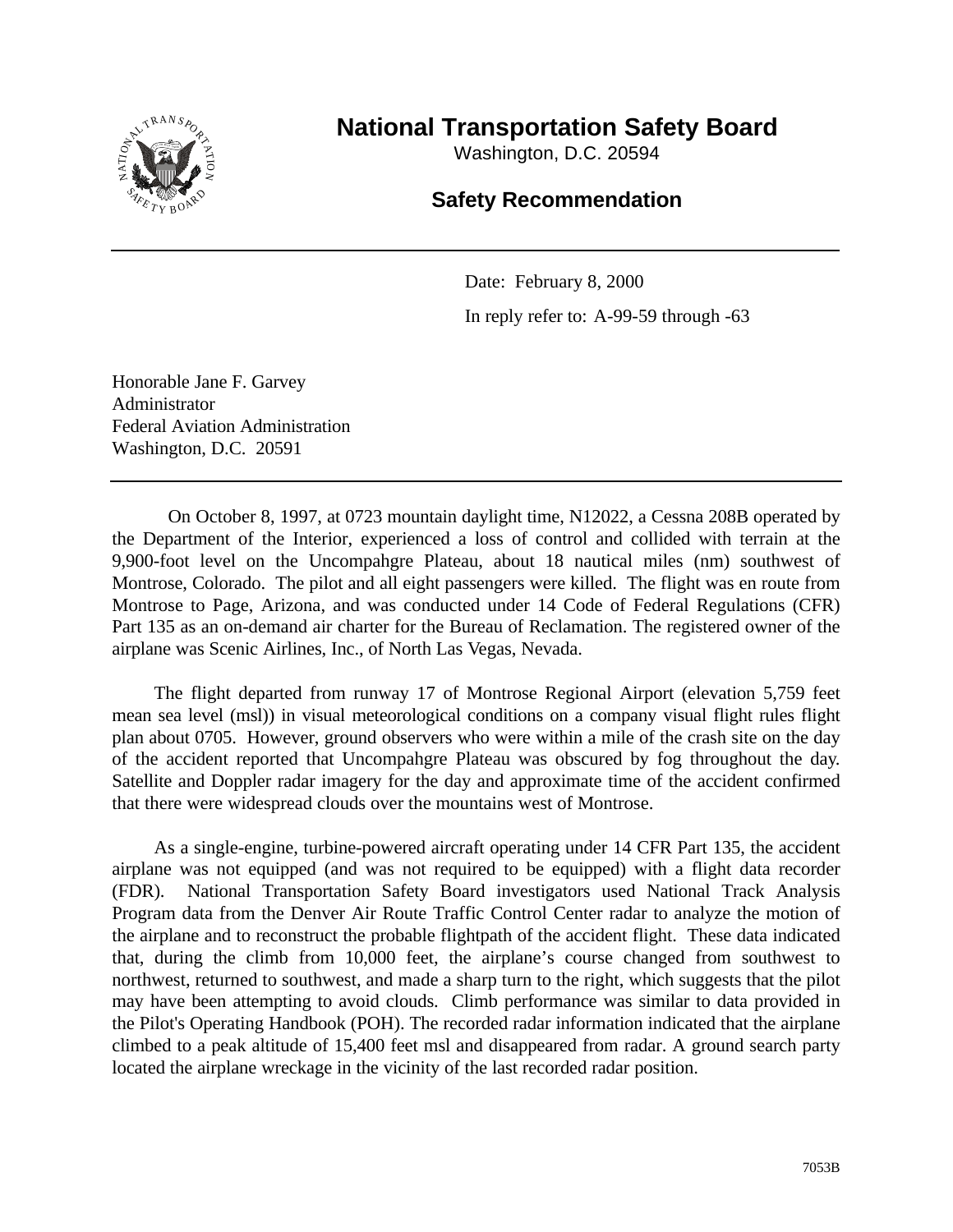Examination of the wreckage revealed evidence of a steep flightpath angle, an approximately flat pitch attitude, and little indication of forward speed, which is consistent with a stall/spin event. There was no evidence of a fire either in flight or postaccident. The investigation revealed no indication of airframe or flight control anomalies, and the damage to the powerplant and propeller was also consistent with a stall/spin event.

The maximum certificated gross weight of the Cessna 208B is 8,750 pounds. Safety Board investigators were unable to locate any record of the flight's weight and balance calculations<sup>1</sup> and were unable to confirm if the pilot attempted to determine the weight and balance of the airplane before the flight. However, after weighing the postcrash contents of the airplane, which included an unsecured Bureau of Reclamation test set and supporting equipment that weighed 212 pounds, investigators estimated that the takeoff weight was 8,874.5 pounds, which is 124.5 pounds over the maximum. The certificated center of gravity (cg) range at 8,750 pounds is 195.15 to 204.35 inches aft of the datum. The estimated takeoff cg for N12022 was 203.84 inches, which is within limitations; however, it is within an area that a note in the POH states "...should be used only if an accurate cg determination has been obtained for that loading." At the calculated weight and balance of the accident airplane, the pilot would have encountered lighter control wheel forces and a smaller stability margin, and spin recovery would have been more difficult than if the cg had been more forward.

The pilot of the accident flight was primarily employed as a pilot for sightseeing trips in and around the Grand Canyon area of Arizona, Utah, and Nevada. Scenic Airlines records indicate that he had logged 12,900 hours of total flying time. His most recent Part 135 proficiency check was administered April 18-22, 1997, in a Cessna 207. The handwritten statement, "instrument competency demonstrated," appeared on Federal Aviation Administration (FAA) Form 8410-3, "Airman Competency/Proficiency Check." The pilot's most recent Part 135 line check was administered in a Cessna 208B on May 30, 1997. Examination of the pilot's personal logbooks showed a total of 19.7 hours of flight time in instrument or simulated instrument conditions; this total was accumulated between 1987 and 1994. The pilot was not qualified under Part 135 operations as a pilot-in-command under instrument flight rules (IFR) nor was his Office of Aviation Services Pilot Qualification Card endorsed for IFR operations. He did not maintain instrument flying currency under 14 CFR 61.57, "Recent flight experience: Pilot in command," and was reported by his colleagues to avoid instrument meteorological conditions (IMC).

On the morning of the accident flight, the pilot talked by phone with the Scenic Airlines dispatch office regarding the weather before departing for the airport; however, there is no record of a weather briefing. The pilot and passengers arrived at the airport about 0630. Investigators were unable to determine if the pilot made further attempts to become familiar with the weather reports and forecasts, as required by 14 CFR 91.103(a).

The Safety Board determined that the probable cause of the accident was the pilot's failure to maintain sufficient airspeed for undetermined reasons while maneuvering the airplane near

 $\overline{a}$ 

<sup>&</sup>lt;sup>1</sup> Title 14 CFR Part 135 requires weight and balance record-keeping for multiengine aircraft only.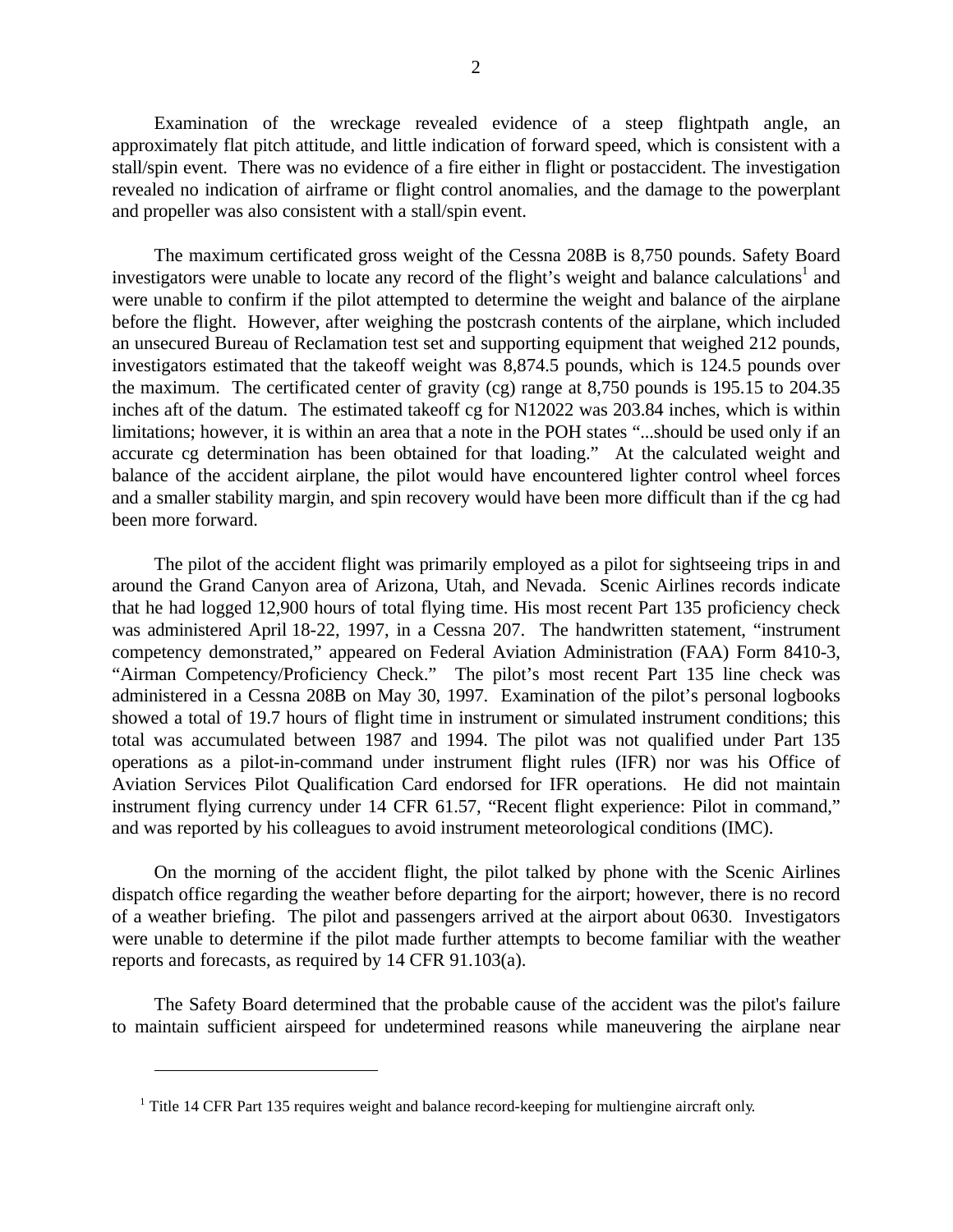maximum gross weight and aft cg in or near IMC, which resulted in a loss of control and entry into a stall/spin. Factors contributing to the accident were the pilot's improper in-flight planning and decision-making and his failure to use proper stall/spin recovery techniques.

Reconstructing the events that led to the accident was difficult for investigators because of limited data. As already noted, the accident airplane was not required to be, nor was it, equipped with an FDR or a cockpit voice recorder (CVR). Further, there were no recorded communications between N12022 and air traffic control or other aircraft, and users of the airport common traffic advisory frequency did not recall having any communications with N12022.

During the past 2 years, the Safety Board's investigations of several accidents involving Cessna 208s and similar turbine-powered aircraft have been hampered by the lack of FDR and CVR information. In some instances, radar data were available but did not provide sufficient detail concerning the aircraft's flightpath or flight conditions. The Safety Board notes that, although the installation of conventional FDRs and CVRs on these types of aircraft has been economically impractical, recent technological advancements have made video recorders technically and economically viable recording devices. A typical video recording system, which has an estimated cost of less than \$8,000, consists of a camera and a microphone located in the cockpit to continuously record cockpit instrumentation, the outside viewing area, engine sounds, radio communications, and ambient cockpit noises. The entire system is similar to a conventional FDR or CVR in that the data are stored in a crash-protective unit to assure survivability. Such a video recording system likely would have significantly aided investigators in determining the cause of the accident in question and other accidents involving turbine-powered aircraft.

The Safety Board's accident statistics indicate that turbine-powered aircraft not equipped with a conventional CVR or FDR have, on average, 140 accidents or incidents per year, resulting in more than 100 fatalities per year. According to the FAA's aircraft registry, approximately 6,000 turbine-powered aircraft are not currently equipped with a CVR or FDR. This fleet is composed of 60 percent single-engine helicopters, 18 percent single-engine airplanes, 10 percent agriculture airplanes and helicopters, 7 percent multiengine airplanes and 4 percent multiengine helicopters; 63 percent of these aircraft are operated under 14 CFR Part 91 general aircraft operations, and 24 percent are operated as Part 135 air taxi operations.

The Safety Board is currently participating in a working group with the European Organization for Civil Aviation Equipment (EUROCAE), which is developing minimum manufacturing standards for the use of such video recording systems in aircraft. These standards will establish the unit's crash/fire survivability requirement, stipulate the recording duration and the video frame rate and resolution, and establish the minimum acceptable cockpit view. To facilitate the introduction of this new technology in commercial aviation, the Safety Board believes that the FAA should incorporate the EUROCAE's proposed standards for a crashprotective video recording system into a technical standard order (TSO). Further, the Safety Board believes that the FAA should require, within 5 years of a TSO's issuance, the installation of a crash-protective video recording system on all turbine-powered nonexperimental, nonrestrictedcategory aircraft in 14 CFR Part 135 operations that are not currently required to be equipped with a crashworthy flight recorder device.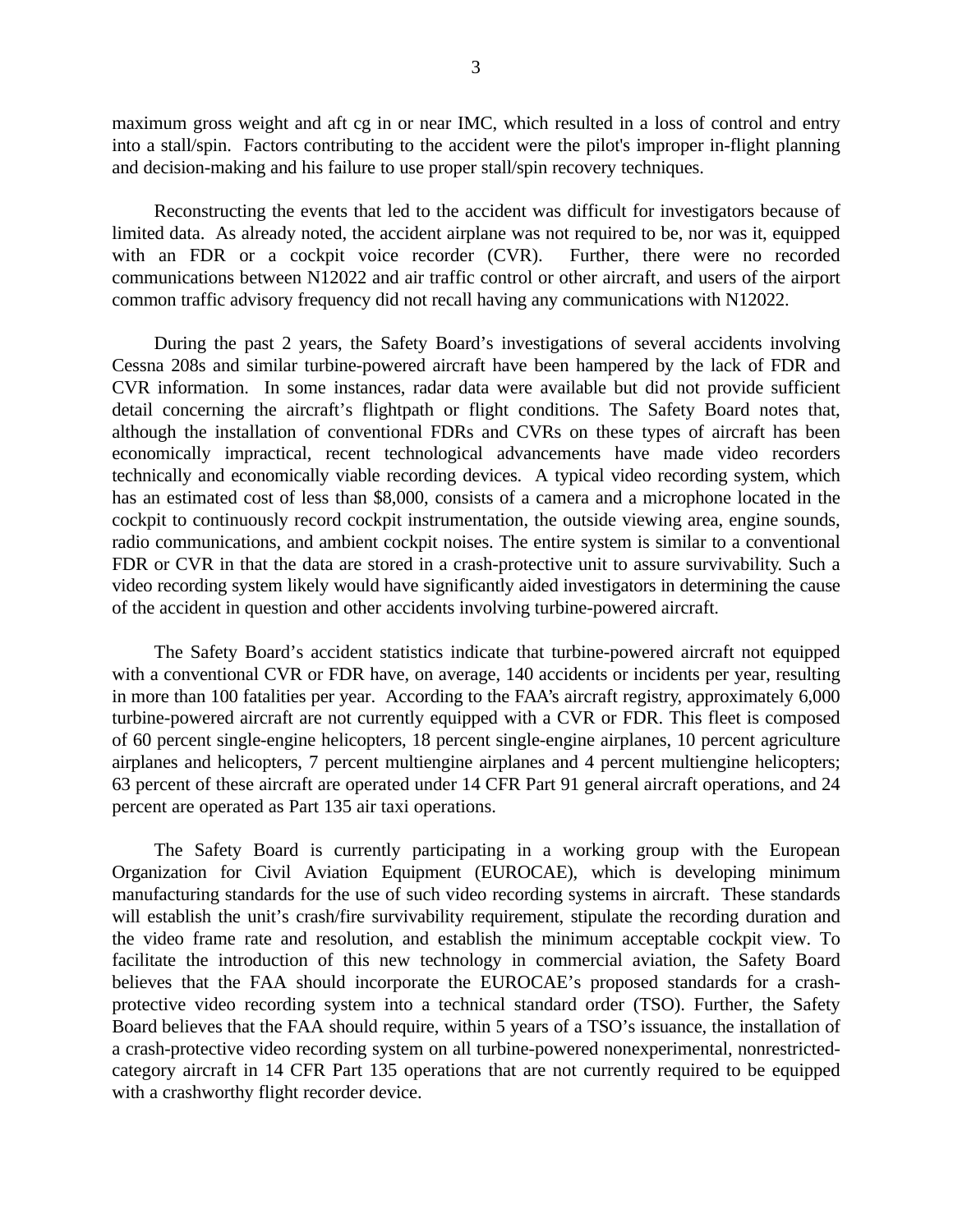As mentioned previously, current 14 CFR Part 135 record-keeping requirements exclude single-engine airplanes. The Safety Board notes that 14 CFR 135.63(c) requires operators of multiengine aircraft to prepare an accurate load manifest in duplicate before each takeoff. The manifest must include, among other things, the number of passengers, the total weight of the aircraft, the maximum allowable takeoff weight for a flight, the cg limits, and the actual cg. The Board also notes that, since 14 CFR 135.63(c) was adopted in 1978, the weight and loading characteristics of single-engine aircraft have changed to include a turbine-powered fleet with larger cabin volume and cargo load zones. For example, the CE-208B airplane can exceed its certificated gross weight and cg limit with full fuel tanks and either a full complement of passengers or cargo load zones filled to the maximum capacity of 3,400 pounds. Because the circumstances of this accident suggest that weight and balance may have played a role in its occurrence and because of the increased weight and loading capacity of single-engine airplanes, the Safety Board is concerned that single-engine operators may not consistently give weight and balance calculations the attention necessary to ensure safe flight. Therefore, the Safety Board believes that the FAA should amend the record-keeping requirements of 14 CFR 135.63(c) to apply to single-engine as well as multiengine aircraft.

Local search and rescue personnel searching for N12022 reported that no automatic emergency locator transmitter (ELT) signal was received from the crash site even though the accident airplane was equipped with an FAA TSO C91-compliant Pointer, Inc., ELT. Without the aid of an ELT signal, it took ground and air search teams 50 hours to locate the crash site. Examination of the accident airplane revealed that the ELT had separated from its mounting bracket and was lying loose inside the aft fuselage. One end of the ELT's antenna coaxial cable was secured to the ELT antenna receptacle and the other end was secured to the fuselage antenna. The antenna remained intact at its mounting located on top of the tailcone. The ELT master switch was found in the "AUTO" position. When the master switch was placed in the "ON" position, the transmitter annunciator light did not illuminate, and no signal was transmitted.

The ELT was taken to the manufacturer where disassembly and examination revealed that the electrical power connector between the battery pack and the solid-state circuitry of the transmitter was loose, presumably as a result of the impact. The adhesive on the connector and the wall of the unit was brittle and the application of the adhesive was not uniform. The ELT operated intermittently when the connector was moved slightly during functional testing. The ELT was then examined at the Safety Board's Metallurgical Laboratory Division. During this examination, electrical continuity within the connector was verified; however, the electrical continuity from the power source to the circuit board was intermittent. The examination revealed that the seven strand conductors within the connector were tinned, crimped, then soldered. The crimped area had nonuniform crimp impressions, solder extended into the insulation area, some of the insulation was melted or cracked, and the connector was twisted.

The Safety Board acknowledges that, in N12022's case, the ELT's performance would not have been instrumental in saving lives because all occupants were killed upon impact; however, the 50-hour search effort likely would have been reduced with the aid of an ELT signal. The Safety Board must emphasize that a reliably functional ELT not only aids in rapidly pinpointing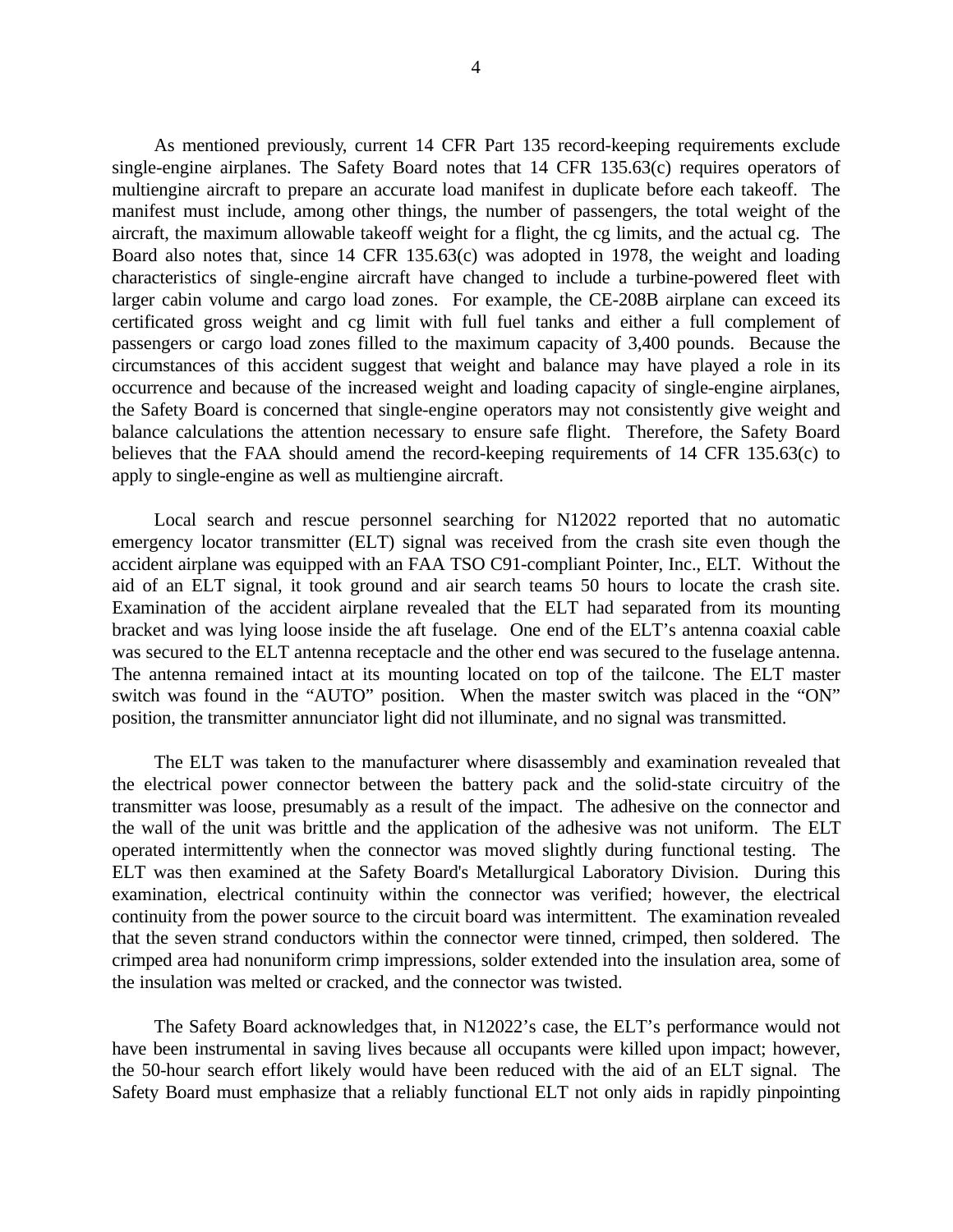crash sites but also reduces search teams' exposure to potential hazards, the expense of rescue efforts, and the amount of time family members must wait for survivor information.

The investigation could not determine whether the ELT did not function as a result of the impact, its design, or a manufacturing flaw. Since the TSO for C91 ELTs was issued in 1971, unsatisfactory performance associated with TSO C91 units has included dislodgment from aircraft because of impact, inaccurate position determination because of wide frequency tolerance, inadequate requirements for case construction, and inadequate inertia switch design specifications that lead to activation failure or nuisance activations. In recognition of these flaws, the FAA published TSO C91a in April 1985 to correct earlier deficiencies. However, the FAA allowed TSO C91-compliant ELTs to remain in use, requiring that they be tested annually and, if found to be irreparable, that they be replaced with an ELT built to the updated standards of TSO C91a. Further, the FAA mandated that TSO C91-compliant ELTs not be used for new installations after June 21, 1995. Consequently, all new installations must now comply with either TSO C91a or  $TSO Cl26<sup>2</sup>$ 

The Safety Board notes that although superior to its predecessor, the C91a unit operates only on  $121.5/243$  Mhz.<sup>3</sup> The operating frequency and power output for a TSO C126-compliant ELT, however, is 406 Mhz and 5 watts,<sup>4</sup> which enhances its alerting reliability. Moreover, TSO C126-compliant ELTs have an improved design that appears to be more impact-resistant and likely would not have suffered a failure similar to that of the accident ELT. Therefore, it is possible that if a TSO C126-compliant ELT had been installed on the accident aircraft, it may have provided a usable signal.

The Board notes that in addition to the more efficient frequency, increased power output and improved crashworthiness, TSO C126-compliant ELTs offer many other advantages over the TSO C91- and C91a-compliant units. These advantages include increased coverage, reliability, position information, and target location. For example, TSO C126-compliant ELTs offer global coverage whereas older units offer only about 1/3 of that coverage. The alerting process of the new units also allows near-instantaneous detection by geostationary satellites that compose the Search and Rescue Satellite-Aided Tracking System (COSPAS-SARSAT); the older units are ground station-dependent and are not COSPAS-SARSAT-compatible. In addition, the position accuracy with new units is 1 to 3 nm compared to 12 to 16 nm for older units. This target accuracy yields search areas of about 12.5 square nm for new units compared to 450 square nm for older units.Further, TSO C126-compliant units are currently being delivered as standard equipment on commercial transport airplanes delivered for foreign registration. Domestic

 $\overline{a}$ 

<sup>&</sup>lt;sup>2</sup> TSO C126 was issued December 23, 1992.

<sup>&</sup>lt;sup>3</sup> The International Civil Aviation Organization (ICAO) solicited all member states in May 1998 to discontinue satellite processing of 121.5 Mhz signals by January 1, 2005. The U.S. reply in September 1998 recommended an effective date of January 1, 2008.

<sup>&</sup>lt;sup>4</sup> The ICAO solicited all member states in 1992 requesting comments on ELT carriage requirements. The U.S. reply in October 1992 recommended the use of 406 Mhz for search and rescue purposes.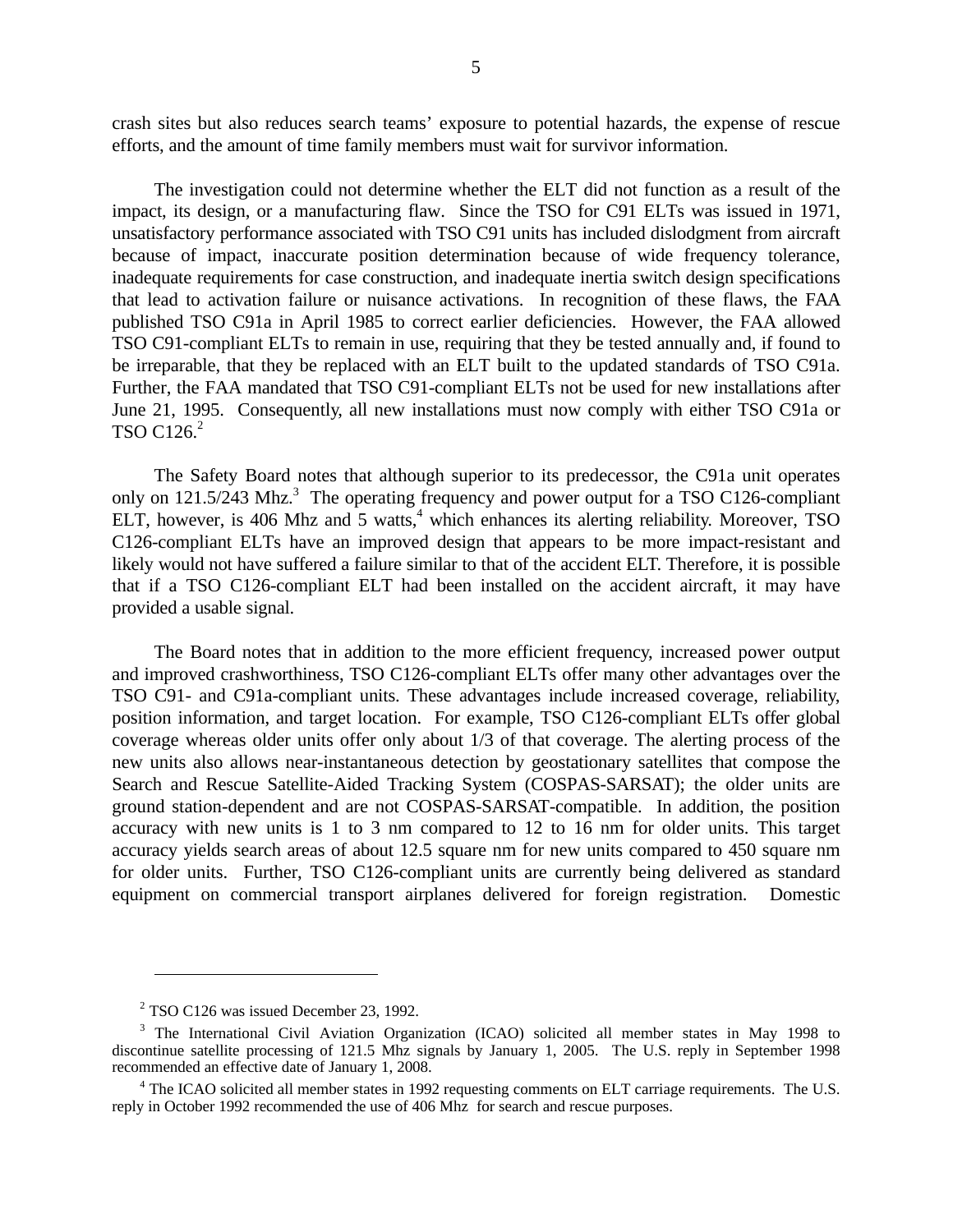deliveries of some business and commercial airplanes also include TSO C126-compliant ELTs, and the FAA has recommended such installation since 1994.<sup>5</sup>

A 1996 independent study of Air Force Rescue Command Center mission data<sup>6</sup> indicated that the number of C91 ELT units in use at the time was 140,000. The study also indicated that the population of C91 units in use would decrease by about 10,000 units per year. As a result, it is estimated that 100,000 units will still be in use in the year 2000. On the basis of their performance record, the Safety Board considers such a quantity of in-service C91 units to be potentially detrimental to many search and rescue efforts. In 1998, the referenced study also concluded that the TSO C126, 406 Mhz ELT reduced the search and rescue duration by 6 to 8 hours and conservatively estimated that 134 lives could be saved annually by using 406 Mhz ELTs.

According to the FAA Administrator's Fact Book, about 4,800 aircraft fly air taxi missions under 14 CFR Part 135. The Safety Board considers the welfare of paying passengers to be of primary concern for this issue. Therefore, on the basis of the benefits that state-of-the-art ELTs offer, the Safety Board believes the FAA should require that all Federal Aviation Regulation (FAR)-mandated automatic ELTs installed on aircraft that carry passengers for hire meet the requirements of TSO C126 or equivalent alternative technology within 1 year.

The Safety Board is also concerned about the use of TSO C91 and C91a ELTs among 14 CFR Part 91 operators. Because 14 CFR Part 91.207, "Emergency Locator Transmitters," specifies only an "approved" ELT and given the latitude of personal choice in the repair, replacement, or upgrade of older C91 and C91a units, it is very possible that these older units will stay in service for many years. Therefore, the Safety Board believes that the FAA should require that all FAR-mandated automatic ELTs meet the requirements of TSO C126 or equivalent alternative technology within 3 years.

Therefore, the National Transportation Safety Board recommends that the Federal Aviation Administration:

Incorporate the European Organization for Civil Aviation Equipment's proposed standards for a crash-protective video recording system into a technical standard order. (A-99-59)

 $\overline{a}$ 

<sup>&</sup>lt;sup>5</sup> In Federal Register 59 FR 32050, June 21, 1994, "Emergency Locator Transmitters, Automatic ELT Replacement, Integration of 406 Mhz ELT's," the FAA stated, "Therefore, the FAA recommends, but does not require, carriage of 406 Mhz ELT's. Voluntary use of the 406 Mhz ELT's would provide a definite enhancement over the minimum requirements of the Federal Aviation Regulation. There may be even more life-saving benefits derived from the 406 Mhz ELT for those operations conducted over water and in remote areas; therefore, the FAA encourages installation of the 406 Mhz ELT although the 121.5/243 Mhz will continue to be used."

<sup>&</sup>lt;sup>6</sup> Information provided by Computer Sciences Corporation, 1100 West Street, Laurel, Maryland 20707.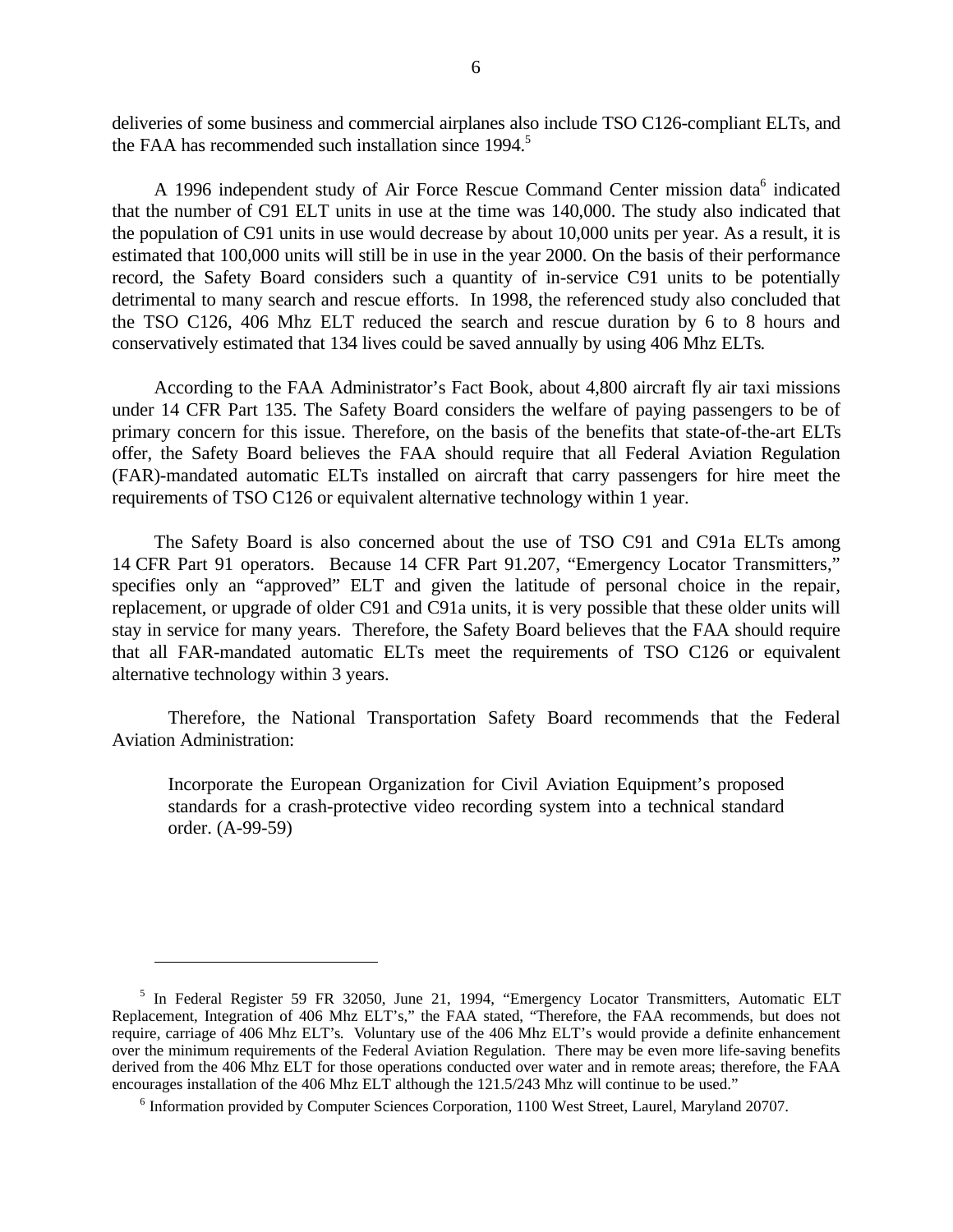Require, within 5 years of a technical standards order's issuance, the installation of a crash-protective video recording system on all turbine-powered nonexperimental, nonrestricted-category aircraft in 14 Code of Federal Regulations Part 135 operations that are not currently required to be equipped with a crashworthy flight recorder device. (A-99-60)

Amend the record-keeping requirements of 14 Code of Federal Regulations 135.63(c) to apply to single-engine as well as multiengine aircraft. (A-99-61)

Require that all Federal Aviation Regulation-mandated automatic emergency locator transmitters installed on aircraft that carry passengers for hire meet the requirements of Technical Standard Order C126 or equivalent alternative technology within 1 year. (A-99-62)

Require that all Federal Aviation Regulation-mandated automatic emergency locator transmitters meet the requirements of Technical Standard Order C126 or equivalent alternative technology within 3 years. (A-99-63)

Also as a result of its investigation, the Safety Board issued Safety Recommendations A-99-64 through -68 to the Department of the Interior; A-99-69 through -73 to the General Services Administration (GSA); and A-99-74 through -78 to the National Association of State Aviation Officials. A copy of the recommendations addressed to the GSA was also sent to each member agency of the Interagency Committee for Aviation Policy.

Chairman HALL, Vice Chairman FRANCIS, and Members GOGLIA and BLACK concurred in these recommendations. Member HAMMERSCHMIDT concurred in the first four recommendations but did not concur in recommendation A-99-63.

*[Original Signed]*

By: Jim Hall Chairman